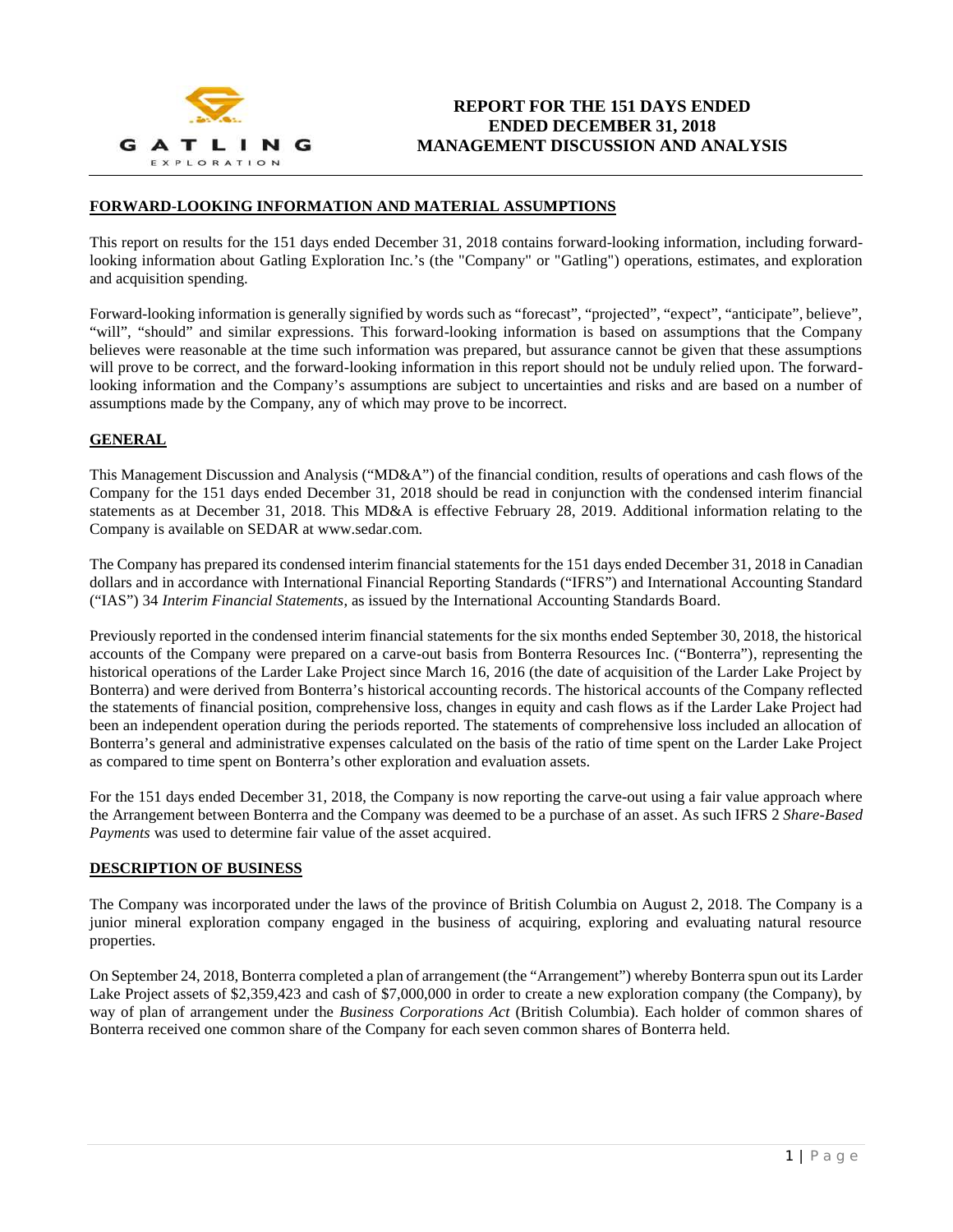

#### **BOARD OF DIRECTORS**

# **Nav Dhaliwal Position: President, Chief Executive Officer & Director**

Mr. Dhaliwal brings a wealth of entrepreneurial, sales and financing experience. He is particularly adept at nurturing early stage companies through their critical phases of evolution, having founded a number of companies over his career. Mr. Dhaliwal is also very experienced in corporate development, corporate communications and investor relations, bringing valuable business relationships with international analysts, brokers and investment bankers from Canada, the United States and Asia.

#### **Leigh Hughes Position: Director**

Mr. Hughes has been CEO and a director of Comverj Pty. Ltd., a boutique integrated marketing communications and innovations firm, since January 2003. He was appointed Chairman of Next Green Wave, a company established to produce and supply medical and recreational cannabis products to patients throughout the state of California, earlier this year. He is PMI Certified and has completed a Bachelor of Commerce degree at Curtin University, Western Australia. Mr. Hughes is also currently a corporate advisor to multiple listed companies on the ASX, CSE and Exchange.

#### **Richard Boulay, B.Sc. Position: Director**

Mr. Boulay has over 40 years of experience in the exploration and mining industries in Canada and internationally, including 15 years of mining and infrastructure financing experience gained with Bank of Montreal, Royal Bank of Canada and Bank of Tokyo. He has extensive experience in the management and financing of public companies in Canada and the United States. He is also a director of Moneta Porcupine and Latin American Minerals Inc.

## **Carrie Cesarone Position: Director**

Ms. Cesarone has worked in the public company sector for over 20 years as a paralegal. She is an independent contractor for a number of Exchange and CSE listed companies. She has been the Chief Financial Officer of Nomad Ventures Inc. since September 2016 and serves as its Secretary. Ms. Cesarone also serves as the Corporate Secretary of Sudamet Ventures Inc. and has been the Corporate Secretary of Goldeneye Resources Corp. since October 2012. She holds a Bachelor of Arts degree from Simon Fraser University.

# **BUSINESS OF THE COMPANY**

Gatling is a Canadian gold exploration company focused on resource development at the Larder Lake Project, a high-grade gold deposit located in the prolific Abitibi greenstone belt. An updated National Instrument 43-101 mineral resource update is anticipated in 2019.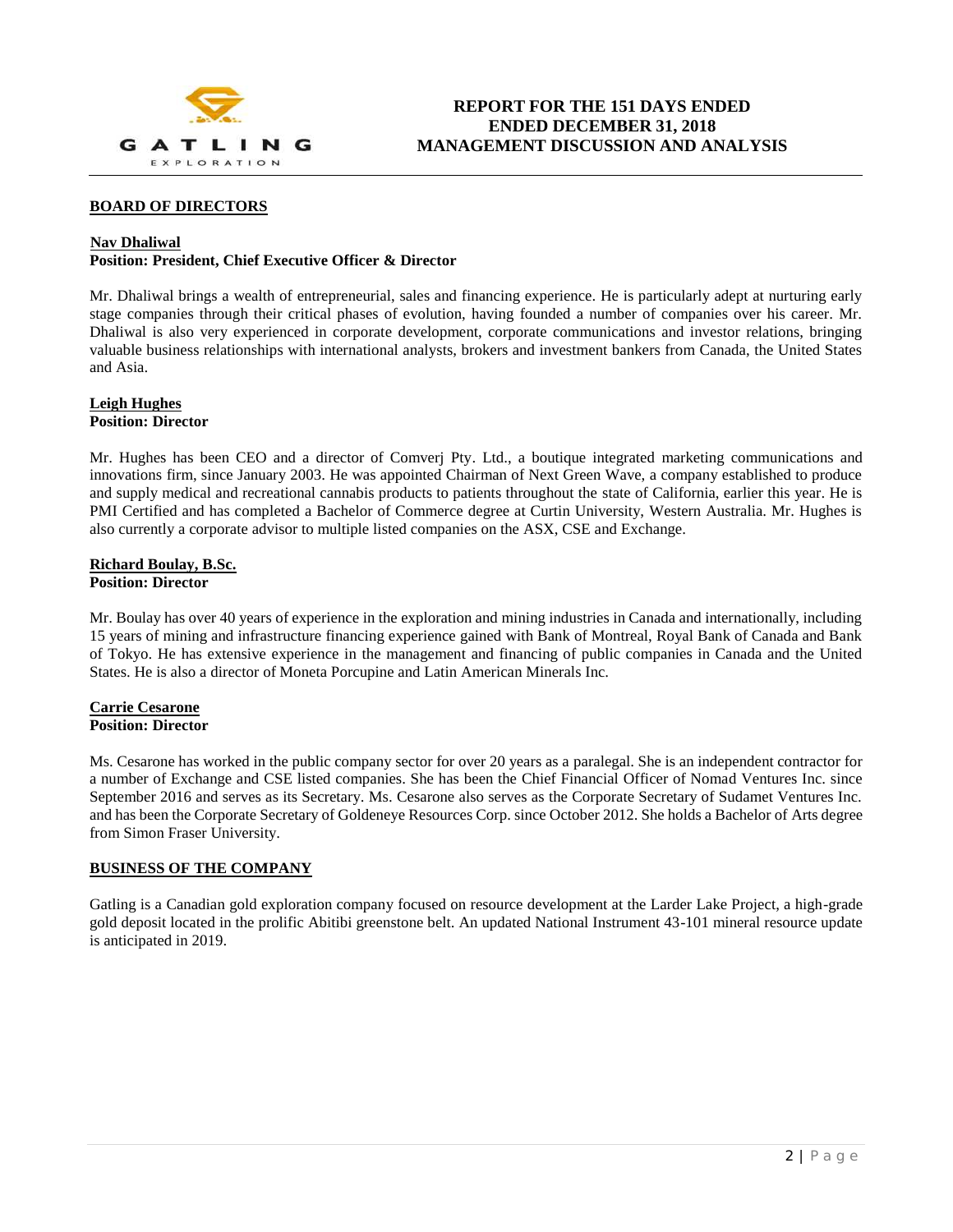

# **GATLING EXPLORATION PROJECTS – LARDER LAKE, ONTARIO**



On September 24, 2018, as part of the Arrangement, the Company received a 100% interest in the Larder Lake Project, located in Ontario. One claim includes a 1.5% net smelter return royalty, of which 1% may be repurchased by the Company for \$750,000.

The Arrangement was deemed to be a purchase of an asset. As such, IFRS 2 *Share-Based Payments* was used to determine fair value of the asset acquired. As the fair value of the assets given up to acquire the asset was more readily available, the Company valued the acquisition using the fair value of shares issued of \$0.28 per share. On September 24, 2018, the fair value of the assets acquired and liabilities assumed from Bonterra were as follows:

|                                                                                        | Amount      |
|----------------------------------------------------------------------------------------|-------------|
| Consideration provided (fair value of 33,426,512 common shares at \$0.28 per<br>share) | 9.359.423   |
| Allocated to net assets acquired:                                                      |             |
| Cash transferred from Bonterra                                                         | (7,000,000) |
| Fair value of Larder Lake Property acquired                                            | 2.359.423   |

Fair value of \$2,359,423 was allocated to the project and expensed for the period as pre-exploration cost.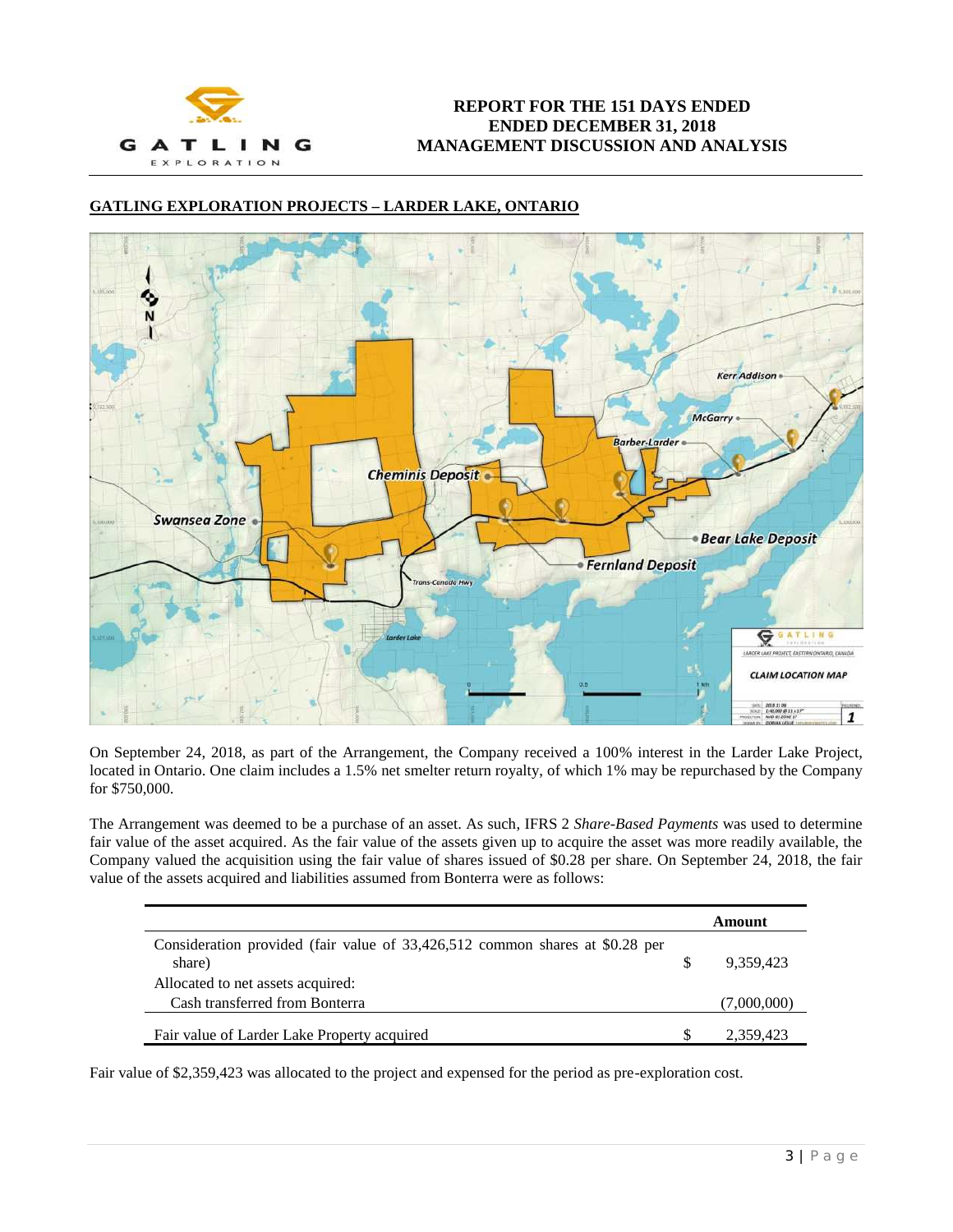

# **REPORT FOR THE 151 DAYS ENDED ENDED DECEMBER 31, 2018 MANAGEMENT DISCUSSION AND ANALYSIS**

The Larder Lake Property is located in northern Ontario, 35 kilometres ("km") east of Kirkland Lake and 6 km west of Virginiatown. The property hosts the Bear, Cheminis and Fernland gold deposits that extend along 10 km of the Cadillac-Larder break between Kirkland Lake and Virginiatown. It is positioned 7 km west of the Kerr Addison Mine, which produced 11 million ounces of gold. All parts of the Larder Lake Property are accessible by truck or all-terrain vehicles on non-serviced roads and trails.

# **SELECTED QUARTERLY INFORMATION**

Results for the two most recently completed quarters are summarized below.

| <b>For the Quarter Periods Ending</b> | December 31,<br>2018 | September 30,<br>2018 |
|---------------------------------------|----------------------|-----------------------|
| Loss for the period                   | (1,539,607)          | (2,428,078)           |
| Basic and diluted loss per share      | (0.04)               | (0.48)                |
| Total assets                          | 9,855,845            | 6,967,096             |
| Total current liabilities             | 621,782              | 32,751                |

# **OPERATIONS**

During the three months ended December 31, 2018, the Company reported a net loss of \$1,539,607. Expenses for the three months ended December 31, 2018 were as follows:

- Consulting fees of \$106,197;
- Exploration and evaluation costs of \$148,500 relating to the spin-out of the Larder Lake Project from the Arrangement, as well as exploration work performed on the project;
- Management and director fees of \$245,000;
- Office and general expenses of \$17,489;
- Professional fees of \$93,585;
- Rent of \$9,000;
- Share-based payments of \$872,438 due to the issuance of stock options;
- Shareholder communications and investor relations of \$54,407;
- Transfer agent and filing fees of \$16,521 relating to the costs of listing the Company on the TSX Venture Exchange ("TSX-V") and issuing shares through private placements; and
- Travel of \$7,447 related to conferences and to the Company's exploration sites.

During the 151 days ended December 31, 2018, the Company reported a net loss of \$3,964,685. Expenses for the 151 days ended December 31, 2018 were as follows:

- Consulting fees of \$121,697;
- Exploration and evaluation costs of \$2,514,698 relating to the spin-out of the Larder Lake Project from the Arrangement, as well as exploration work performed on the project;
- Management and director fees of \$245,000;
- Office and general expenses of \$17,735;
- Professional fees of \$93,630;
- Rent of \$9,000;
- Share-based payments of \$872,438 due to the issuance of stock options;
- Shareholder communications and investor relations of \$61,232;
- Transfer agent and filing fees of \$52,785 relating to the costs of listing the Company on the TSX-V and issuing shares through private placements; and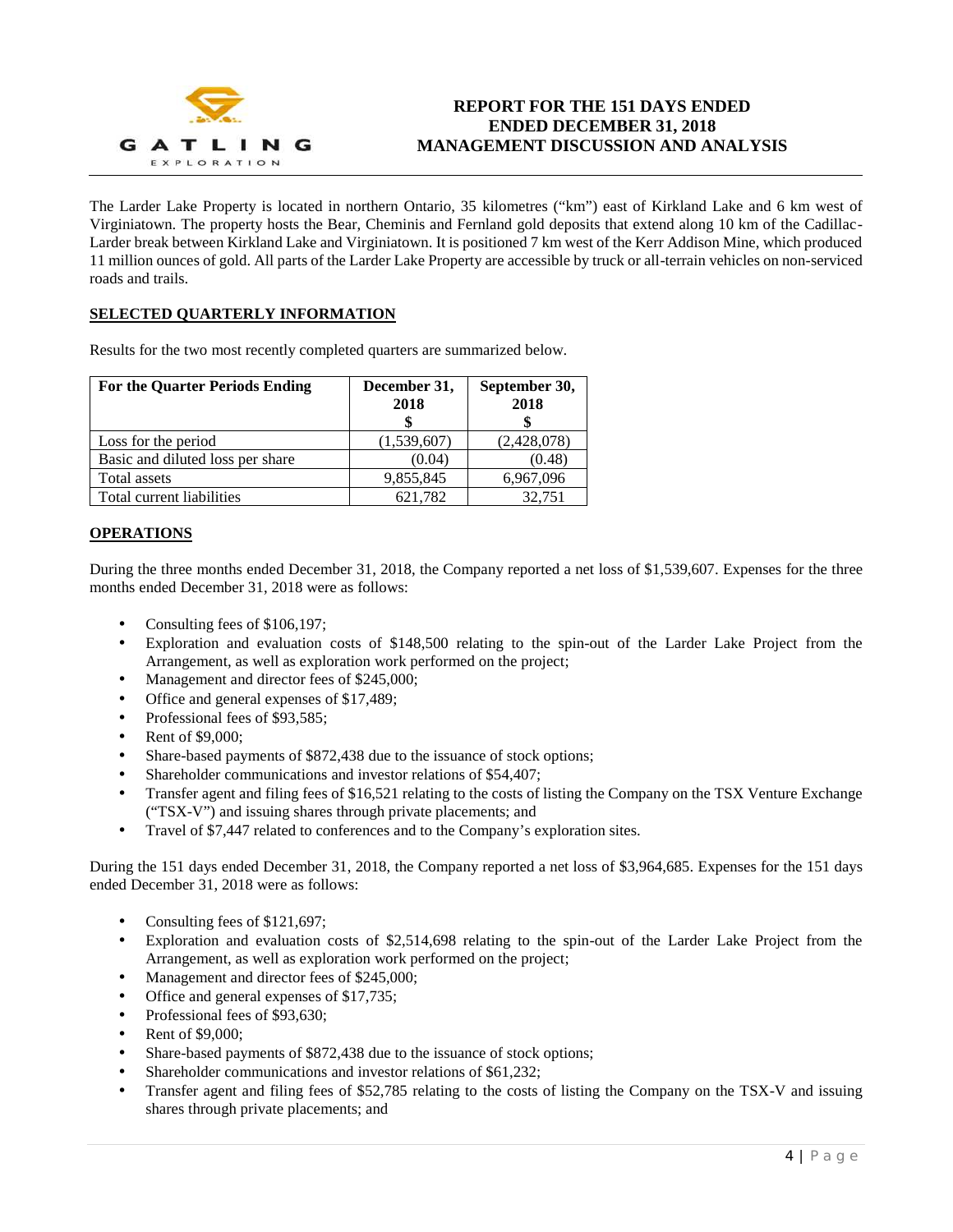

• Travel of \$7,447 related to conferences and to the Company's exploration sites.

# **LIQUIDITY AND CAPITAL RESOURCES**

The Company's cash and cash equivalents at December 31, 2018 was \$9,411,752. The working capital was \$9,078,179 at December 31, 2018.

On November 26, 2018, the Company closed a private placement for gross proceeds of \$3,133,300. The Company issued 10,444,333 flow-through common shares of the Company at a price of \$0.30. On November 30, 2018, the Company closed an additional tranche for gross proceeds of \$329,999. The Company issued 1,099,995 common shares of the Company at a price of \$0.30.

During the 151 days ended December 31, 2018, the Company issued 200,000 common shares for proceeds of \$42,000 on the exercise of 200,000 stock options.

Other liabilities of \$513,508 at December 31, 2018 represent the remaining premium on flow-through share expenditures, and is not a cash liability. At December 31, 2018, the Company had a remaining commitment to incur exploration expenditures in relation to its November 2018 flow-through share financings of \$3,423,384. This amount is on a cash basis, and excludes any qualifying expenditures included in accounts payable.

## **OFF-BALANCE SHEET ARRANGEMENTS**

The Company has not entered into any off-balance sheet arrangements.

### **TRANSACTIONS WITH RELATED PARTIES**

These amounts of key management compensation are included in the amounts shown on the condensed interim statement of comprehensive loss:

|                                                                                                                       | 151 Days Ended<br><b>December 31, 2018</b> |           |  |
|-----------------------------------------------------------------------------------------------------------------------|--------------------------------------------|-----------|--|
| Short-term compensation (consulting fees, exploration and<br>evaluation costs, management fees and professional fees) |                                            | 385,000   |  |
| Share-based compensation                                                                                              |                                            | 629.730   |  |
|                                                                                                                       |                                            | 1.014.730 |  |

During the 151 days ended December 31, 2018, short-term compensation to related parties consisted of \$47,500 in consulting fees, \$45,000 in exploration and evaluation costs, \$245,000 in management fees and \$47,500 in professional fees.

Transactions with related parties are included in the amounts shown on the condensed consolidated interim statement of comprehensive loss as follows:

|                                                    | 151 Days Ended<br><b>December 31, 2018</b> |  |  |
|----------------------------------------------------|--------------------------------------------|--|--|
| Related company controlled by officer and director |                                            |  |  |
| (consulting fees and office and general)           | 30,000                                     |  |  |
| Related company with a common officer (rent)       | 9,000                                      |  |  |
|                                                    | 39.000                                     |  |  |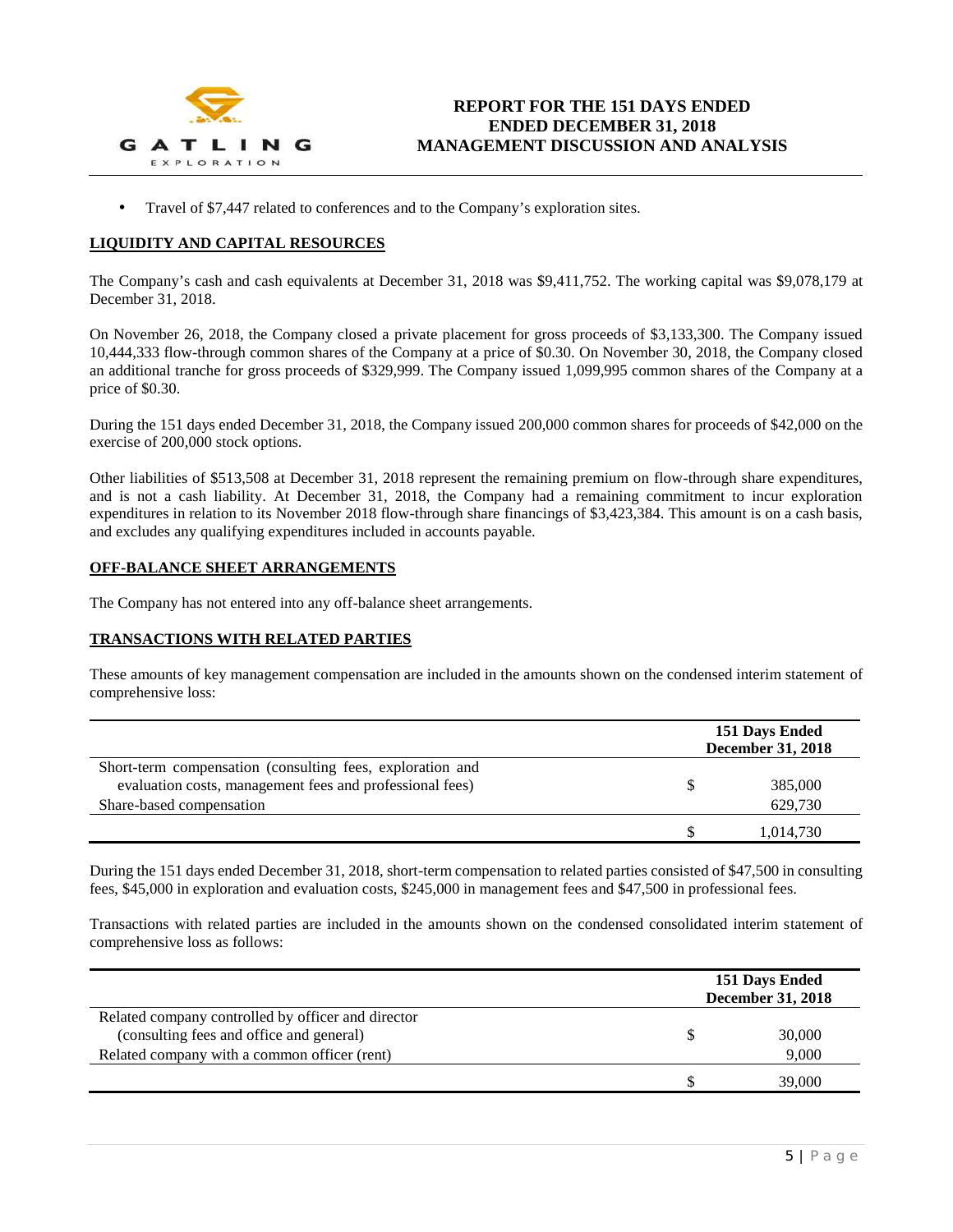

As at December 31, 2018, the Company had payables of \$31,500 related to shared office and administrative expenses with a company controlled by an officer and director.

# **EVENTS OCCURRING AFTER THE REPORTING DATE**

Subsequent to December 31, 2018, the Company granted 1,000,000 stock options to consultants at an exercise price of \$0.33 and with a term to expiry of three years, and 400,000 stock options to officers and directors at an exercise price of \$0.31 and with a term to expiry of three years.

## **RISKS AND UNCERTAINTIES**

The Company is engaged primarily in mineral exploration and manages related industry risk issues directly. The Company may be at risk for environmental issues and fluctuations in commodity pricing. Management is not aware of and does not anticipate any significant environmental remediation costs or liabilities in respect of its current operations; however, it is not possible to be certain that all aspects of environmental issues affecting the Company, if any, have been fully determined or resolved.

#### **CAPITAL DISCLOSURES**

The Company's objectives when managing capital are to identify, pursue and complete the exploration and development of mineral properties, to maintain financial strength, to protect its ability to meet its ongoing liabilities, to continue as a going concern, to maintain creditworthiness and to maximize returns for shareholders over the long term. The Company does not have any externally imposed capital requirements to which it is subject. Capital of the Company comprises shareholders' equity.

The Company manages the capital structure and makes adjustments to it in light of changes in economic conditions and the risk characteristics of the underlying assets. To maintain or adjust the capital structure, the Company may attempt to issue new shares. The Company's investment policy is to invest its cash in financial instruments at high credit quality financial institutions with terms to maturity selected with regard to the expected timing of expenditures from continuing operations. The Company's overall strategy remains unchanged from the prior year.

# **FINANCIAL INSTRUMENTS AND RISKS**

As at December 31, 2018, the Company's financial instruments consist of cash and cash equivalents, receivables, and accounts payable and accrued liabilities. The carrying values of these financial instruments approximate their fair values.

#### **Fair value**

The Company classifies its fair value measurements in accordance with an established hierarchy that prioritizes the inputs in valuation techniques used to measure fair value as follows:

- Level 1 Unadjusted quoted prices in active markets for identical assets or liabilities.
- Level 2 Inputs other than quoted prices that are observable for the asset or liability either directly or indirectly.
- Level 3 Inputs that are not based on observable market data.

The following table sets forth the Company's financial assets measured at fair value by level within the fair value hierarchy:

| December 31, 2018         | Level 1 | evel 2 |                          | Level 3 |        | Total |
|---------------------------|---------|--------|--------------------------|---------|--------|-------|
| Cash and cash equivalents |         |        | $\overline{\phantom{a}}$ |         | $\sim$ |       |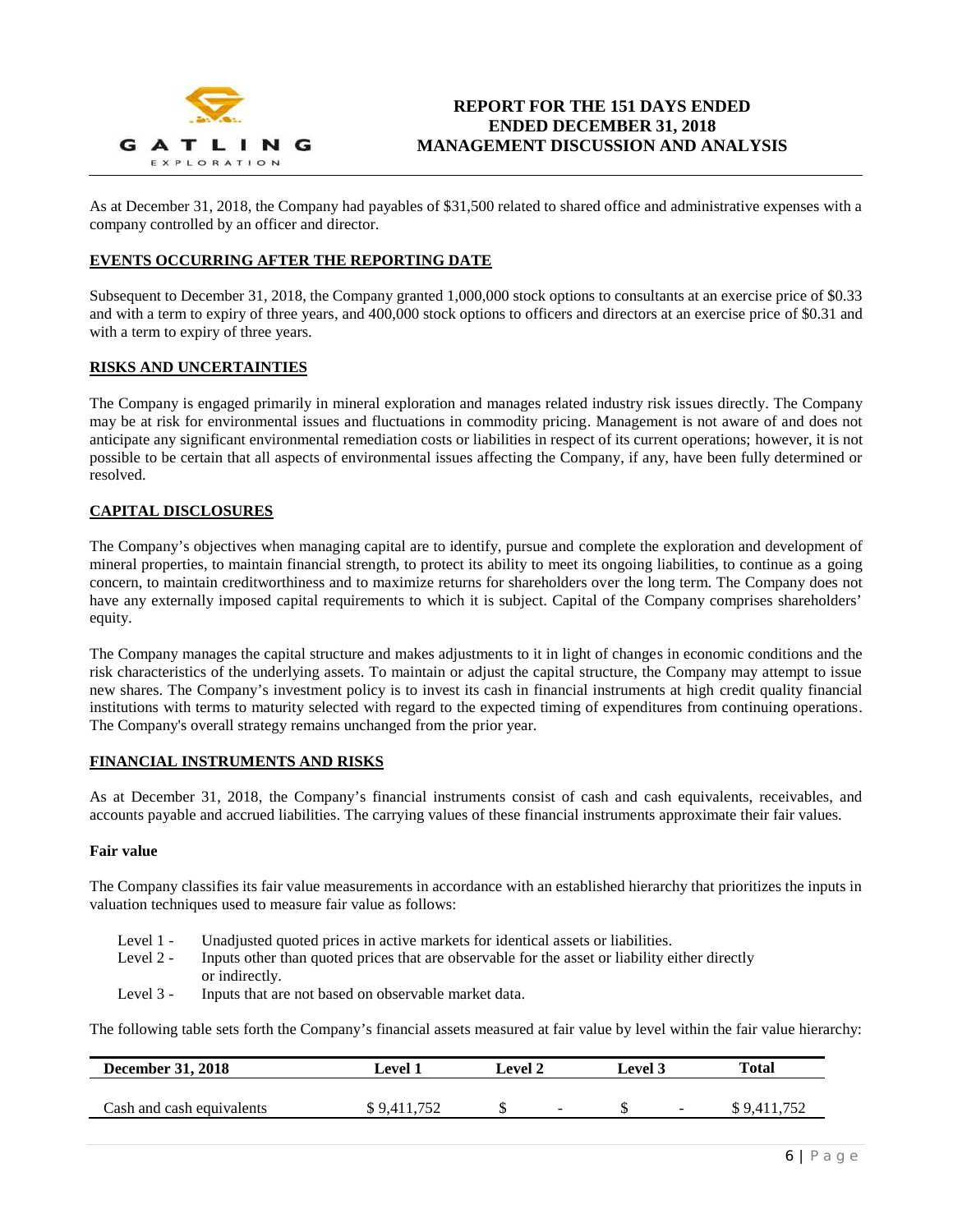

# **REPORT FOR THE 151 DAYS ENDED ENDED DECEMBER 31, 2018 MANAGEMENT DISCUSSION AND ANALYSIS**

# **Credit risk**

Credit risk is the risk that one party to a financial instrument will cause a financial loss for the other party by failing to discharge an obligation. The Company manages credit risk, in respect of cash and cash equivalents, by placing it at major Canadian financial institutions. The Company has minimal credit risk.

#### **Market risk**

Market risk is the risk of loss that may arise from changes in market factors, such as interest rates, investment fluctuations, and commodity and equity prices. Market conditions will cause fluctuations in the fair values of financial assets classified as held-for-trading and available-for-sale, and cause fluctuations in the fair value or future cash flows for assets or liabilities classified as held-to-maturity, loans and receivables, and other financial liabilities. The Company is exposed to other price risk on its marketable securities. The Company's ability to raise capital to fund mineral resource exploration is subject to risks associated with fluctuations in mineral resource prices. Management closely monitors commodity prices, individual equity movements and the stock market to determine the appropriate course of action to be taken by the Company.

#### **Liquidity risk**

Liquidity risk is the risk that the Company will not be able to meet its financial obligations as they fall due. The Company's approach to managing liquidity is to ensure, as far as possible, that it will always have sufficient liquid funds to meet its liabilities when due, under both normal and stressed conditions, without incurring unacceptable losses or risking damage to the Company's reputation. The contractual financial liabilities of the Company as of December 31, 2018 equal \$108,274. All of the liabilities presented as accounts payable are due within 30 days of the reporting date.

#### **CRITICAL ACCOUNTING ESTIMATES AND JUDGMENTS**

#### **Title to mineral property interests**

Although the Company has taken steps to verify title to mineral properties in which it has an interest, these procedures do not guarantee the Company's title. Such properties may be subject to prior agreements or transfers and title may be affected by undetected defects.

#### **Income taxes**

Significant judgment is required in determining the provision for income taxes. There are many transactions and calculations undertaken during the ordinary course of business for which the ultimate tax determination is uncertain. The Company recognizes liabilities and contingencies for anticipated tax audit issues based on the Company's current understanding of the tax law. For matters where it is probable that an adjustment will be made, the Company records its best estimate of the tax liability, including the related interest and penalties in the current tax provision. Management believes they have adequately provided for the probable outcome of these matters; however, the final outcome may result in a materially different outcome than the amount included in the tax liabilities.

In addition, the Company recognizes deferred tax assets relating to tax losses carried forward to the extent that it is probable that taxable profit will be available against which a deductible temporary difference can be utilized. This is deemed to be the case when there are sufficient taxable temporary differences relating to the same taxation authority and the same taxable entity that are expected to reverse in the same year as the expected reversal of the deductible temporary difference, or in years into which a tax loss arising from the deferred tax asset can be carried back or forward. However, utilization of the tax losses also depends on the ability of the taxable entity to satisfy certain tests at the time the losses are recouped.